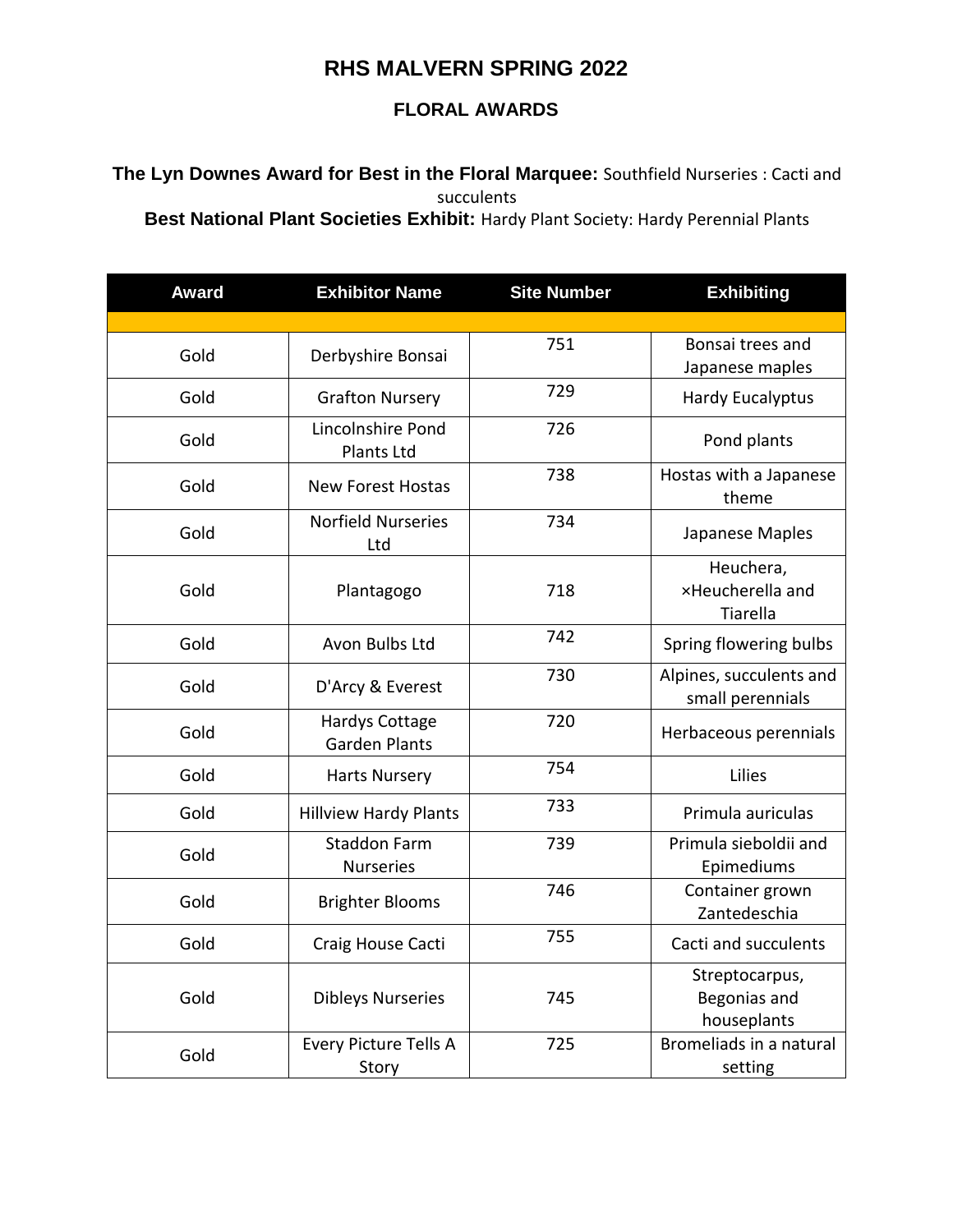| Gold        | Hampshire<br><b>Carnivorous Plants</b> | 710 | Carnivorous plants<br>from around the<br>world                             |
|-------------|----------------------------------------|-----|----------------------------------------------------------------------------|
| Gold        | Hewitt-Cooper<br>Carnivorous           | 748 | Tropical & temperate<br>carnivorous plants                                 |
| Gold        | <b>Hoyland Plant Centre</b>            | 719 | <b>Educational display</b><br>of Agapanthus,<br><b>×Amarine and Nerine</b> |
| Gold        | Kitchen Garden Plant<br>Centre         | 721 | An edible garden for<br>all aspects                                        |
| Gold        | Ottershaw Cacti                        | 714 | Rare and unusual<br>cacti and succulents                                   |
| Gold        | Potash Nursery                         | 716 | Pelargoniums                                                               |
| Gold        | <b>Primrose Hall</b><br>Peonies        | 752 | Peonies                                                                    |
| Gold        | Roualeyn Fuchsias                      | 701 | <b>Fuchsias</b>                                                            |
| Gold        | Southfield Nurseries                   | 706 | Cacti and succulents                                                       |
| Gold        | <b>Surreal Succulents</b>              | 750 | Rare and unusual<br>succulents                                             |
| Gold        | <b>Tynings Climbers</b>                | 700 | Hardy & tender<br>climbers                                                 |
|             |                                        |     |                                                                            |
| Silver-Gilt | <b>Brookfield Plants</b>               | 737 | Hostas                                                                     |
| Silver-Gilt | Driftwood Bonsai                       | 715 | Bonsai trees                                                               |
| Silver-Gilt | Moore & Moore<br>Plants                | 731 | Shade and woodland<br>plants                                               |
| Silver-Gilt | <b>Priorswood Clematis</b>             | 740 | Clematis                                                                   |
| Silver-Gilt | The Botanic Nursery                    | 743 | Lime tolerant hardy<br>garden plants                                       |
| Silver-Gilt | <b>Thorncroft Clematis</b>             | 722 | Large flowered                                                             |
| Silver-Gilt | Ltd                                    |     | Clematis                                                                   |
|             | The Rose Society                       | 802 | Roses                                                                      |
| Silver-Gilt | Chrysanthemums<br><b>Direct</b>        | 702 | <b>Cut Flower</b>                                                          |
| Silver-Gilt | <b>Green JJam Nurseries</b>            | 741 | Chrysanthemums<br>Spring flowering<br>Penstemon and<br>perennials          |